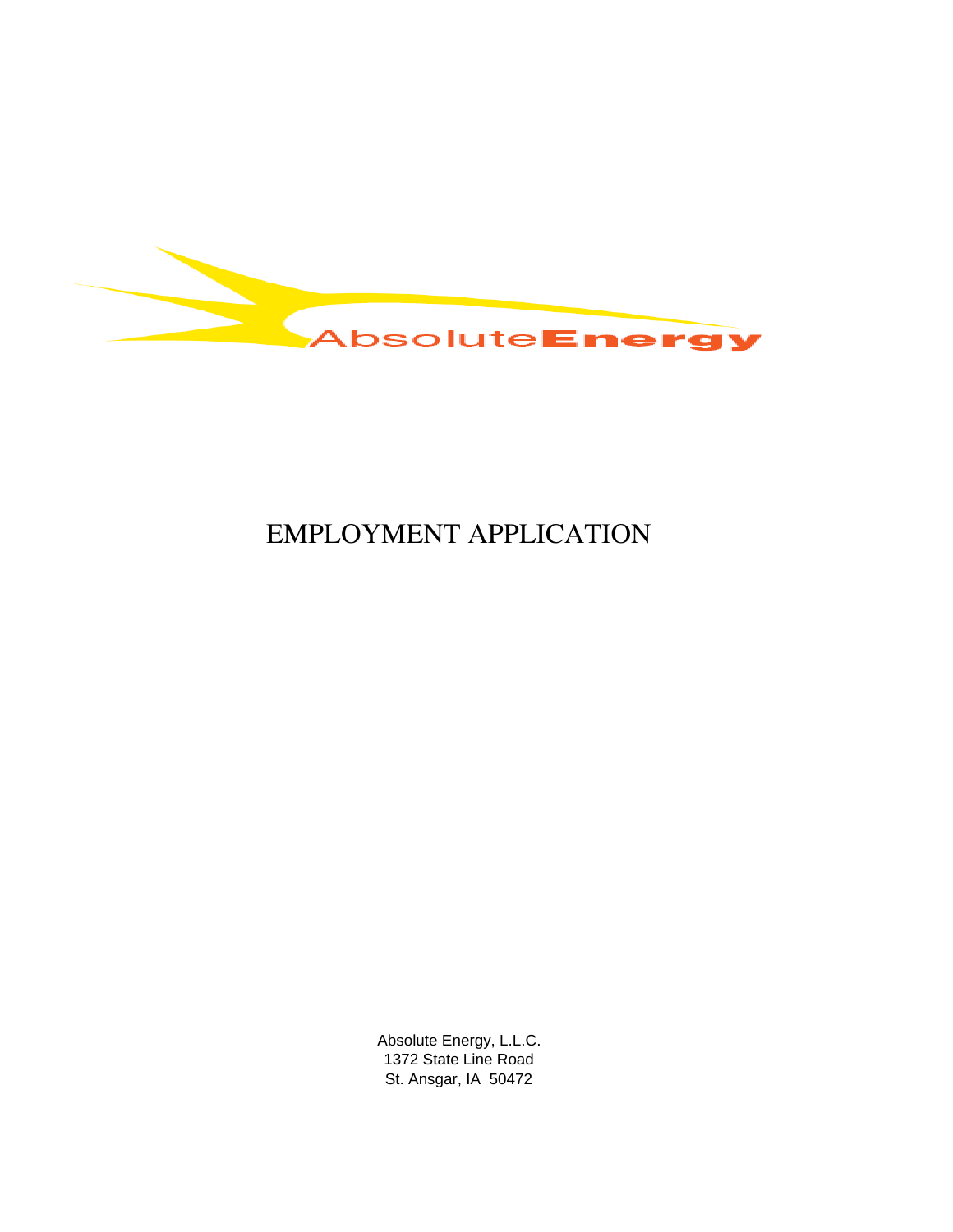## **ABSOLUTE ENERGY, L.L.C. EMPLOYMENT APPLICATION**

### **PERSONAL**

**Absolute Energy, L.L.C.** is an equal opportunity employer, dedicated to a policy of non-discrimination in employment in order to hire, accept, classify, discharge and conduct other employment related activities without regard to age, race, creed, color, sex, sexual orientation, gender identity, national origin, religion or disability, or any other basis prohibited by federal, state or provincial law.

| <b>NAME</b>                                                                                                                 |                                                                       |                 |      |                           |      |                        |          |
|-----------------------------------------------------------------------------------------------------------------------------|-----------------------------------------------------------------------|-----------------|------|---------------------------|------|------------------------|----------|
|                                                                                                                             | Last                                                                  |                 |      | First                     |      |                        | Middle   |
| <b>PRESENT</b><br><b>ADDRESS</b>                                                                                            |                                                                       |                 |      |                           |      |                        |          |
|                                                                                                                             | Street                                                                |                 |      | City                      |      | State                  | Zip Code |
| Home Telephone                                                                                                              |                                                                       |                 |      | Mobile                    |      |                        |          |
|                                                                                                                             | Are you over 18 years of age?                                         | Yes<br>$\Omega$ | No o | <b>Business Telephone</b> |      |                        |          |
| If hired, can you furnish proof of identity and eligibility to work in the United States?<br><b>Yes</b><br>No o<br>$\Omega$ |                                                                       |                 |      |                           |      |                        |          |
|                                                                                                                             | Have you ever been convicted of a felony in the last seven (7) years? |                 |      | Yes<br>$\mathbf{o}$       | No o | If yes, please explain |          |

*Conviction is not a complete bar to employment.*

## **EDUCATION**

| <b>Please Circle</b><br><b>Last Year Completed</b>                      | Name & Address of School | <b>Type of Degree Received</b>     |
|-------------------------------------------------------------------------|--------------------------|------------------------------------|
| High School<br>$2 \quad 3$<br>$\overline{4}$                            |                          | GED 0<br>Diploma<br>$\overline{0}$ |
| College<br>2<br>$\overline{4}$<br>3                                     |                          |                                    |
| Post College<br>2<br>3<br>$\overline{4}$                                |                          |                                    |
| Trade, Business or<br>Correspondence School<br>3<br>$\overline{4}$<br>2 |                          |                                    |

List the skills relevant to the position applied for

## **TYPE OF EMPLOYMENT DESIRED**

| Doto you could begin working |  |
|------------------------------|--|

Date you could begin working

Preferred Position

Applying for: Full-time o **Part-time o** Part-time o **Temporary** o

Shift (if applicable) Salary desired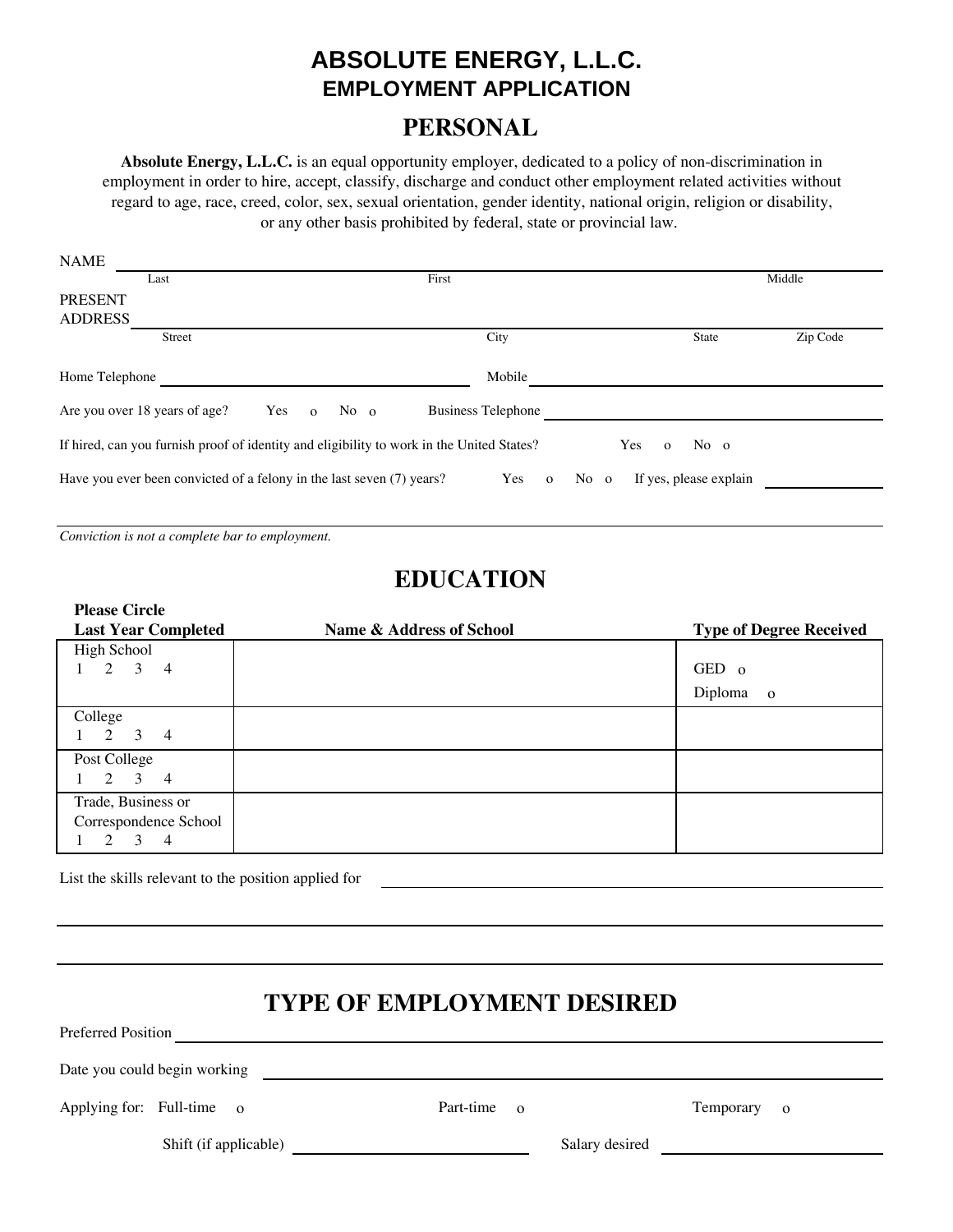### **EMPLOYMENT BACKGROUND**

List employment beginning with your present or most recent position. Please account for periods of unemployment in COMMENTS AND ACCOMPLISHMENTS section.

|                                                                                          |       |                    | Employed from $\frac{1}{\text{Mo./Yr.}}}$ to |              |                                              |
|------------------------------------------------------------------------------------------|-------|--------------------|----------------------------------------------|--------------|----------------------------------------------|
| Address                                                                                  |       |                    |                                              |              | Mo./Yr.                                      |
| <u> 1989 - Johann Harry Harry Barn, mars and deutscher Statistike († 1918)</u><br>Street |       | $\overline{C}$ ity |                                              | State        | Zip Code                                     |
| May we contact this employer for reference? Yes o No o                                   |       |                    | Telephone ( )                                |              |                                              |
| Name and Title of Last Supervisor                                                        |       |                    |                                              |              |                                              |
| Your Last Position and Duties                                                            |       |                    |                                              |              |                                              |
|                                                                                          |       |                    |                                              |              |                                              |
| Your Starting Position and Duties                                                        |       |                    |                                              |              |                                              |
|                                                                                          |       |                    |                                              |              |                                              |
|                                                                                          |       |                    |                                              |              |                                              |
| Current or Last Pay Level Current or Last Pay Level                                      |       |                    |                                              |              |                                              |
|                                                                                          |       |                    |                                              |              | to                                           |
| Employer Employer Employed from Mo./Yr.                                                  |       |                    |                                              |              | Mo/Yr.                                       |
| Address<br><u>Street</u>                                                                 |       | City               |                                              | State        | Zip Code                                     |
| May we contact this employer for reference? Yes o No o                                   |       |                    | Telephone ( )                                |              |                                              |
|                                                                                          |       |                    |                                              |              |                                              |
| Name and Title of Last Supervisor                                                        |       |                    |                                              |              |                                              |
| Your Last Position and Duties                                                            |       |                    |                                              |              |                                              |
| Your Starting Position and Duties                                                        |       |                    |                                              |              |                                              |
|                                                                                          |       |                    |                                              |              |                                              |
|                                                                                          |       |                    |                                              |              |                                              |
| Current or Last Pay Level Current or Last Pay Level                                      |       |                    |                                              |              |                                              |
|                                                                                          |       |                    |                                              |              |                                              |
| Employer Employer Employer Employer                                                      |       |                    |                                              | Mo./Yr.      | to<br><u>and a strong product</u><br>Mo./Yr. |
| Address                                                                                  |       |                    |                                              |              |                                              |
| Street                                                                                   |       | City               |                                              | <b>State</b> | Zip Code                                     |
| May we contact this employer for reference?                                              | Yes o | $No$ 0             | Telephone ( )                                |              |                                              |
| Name and Title of Last Supervisor                                                        |       |                    |                                              |              |                                              |
| Your Last Position and Duties                                                            |       |                    |                                              |              |                                              |
|                                                                                          |       |                    |                                              |              |                                              |
| Your Starting Position and Duties                                                        |       |                    |                                              |              |                                              |
|                                                                                          |       |                    |                                              |              |                                              |
| Current or Last Pay Level                                                                |       |                    | Starting or Initial Pay Level                |              |                                              |
|                                                                                          |       |                    |                                              |              |                                              |